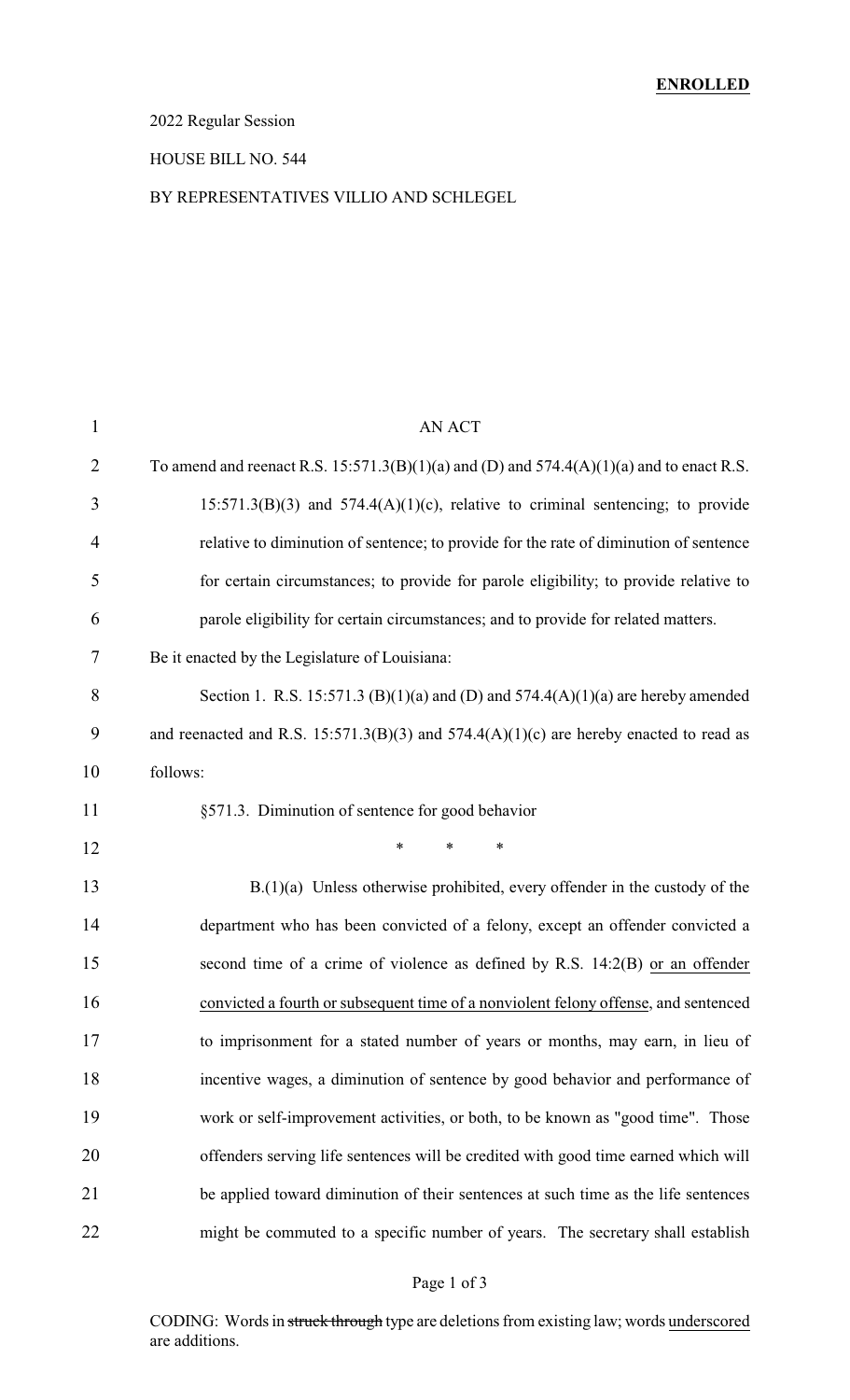| 1              | regulations for awarding and recording of good time and shall determine when good      |
|----------------|----------------------------------------------------------------------------------------|
| $\overline{2}$ | time has been earned toward diminution of sentence. The amount of diminution of        |
| 3              | sentence allowed under the provisions of this Section shall be at the rate of thirteen |
| 4              | days for every seven days in actual custody served on the imposed sentence,            |
| 5              | including time spent in custody with good behavior prior to sentencing for the         |
| 6              | particular sentence imposed as authorized by the provisions of Code of Criminal        |
| 7              | Procedure Article 880.                                                                 |
| 8              | $\ast$<br>*<br>∗                                                                       |
| 9              | An offender convicted of a fourth or subsequent nonviolent felony<br>(3)               |
| 10             | offense shall earn a diminution of sentence at a rate of one day for every two days in |
| 11             | actual custody held on the imposed sentence, including time spent in custody with      |
| 12             | good behavior prior to sentencing for the particular sentence imposed as authorized    |
| 13             | by Code of Criminal Procedure Article 880. The provisions of this Paragraph shall      |
| 14             | not apply to any person who has been convicted of a sex offense as defined in R.S.     |
| 15             | 15:541.                                                                                |
| 16             | $\ast$<br>*<br>∗                                                                       |
| 17             | D.(1) Diminution of sentence shall not be allowed for an offender in a parish          |
| 18             | prison or in the custody of the Department of Public Safety and Corrections if the     |
| 19             | instant offense is a second offense crime of violence as defined by R.S. 14:2(B).      |
| 20             | (2) Diminution of sentence shall not be allowed for an offender in a parish            |
| 21             | prison or in the custody of the Department of Public Safety and Corrections if the     |
| 22             | instant offense is a sex offense as defined by R.S. 15:541.                            |
| 23             | *<br>*<br>∗                                                                            |
| 24             | §574.4. Parole; eligibility; juvenile offenders                                        |
| 25             | $A(1)(a)$ Unless eligible at an earlier date, a person otherwise eligible for          |
| 26             | parole shall be eligible for parole consideration upon serving twenty-five percent of  |
| 27             | the sentence imposed. The provisions of this Subparagraph shall not apply to any       |
| 28             | person whose instant offense is a crime of violence as defined in R.S. 14:2(B), a sex  |
| 29             | offense as defined in R.S. 15:541, or any offense which would constitute a crime of    |
|                | violence as defined in R.S. 14:2(B) or a sex offense as defined in R.S. 15:541, or     |

Page 2 of 3

CODING: Words in struck through type are deletions from existing law; words underscored are additions.